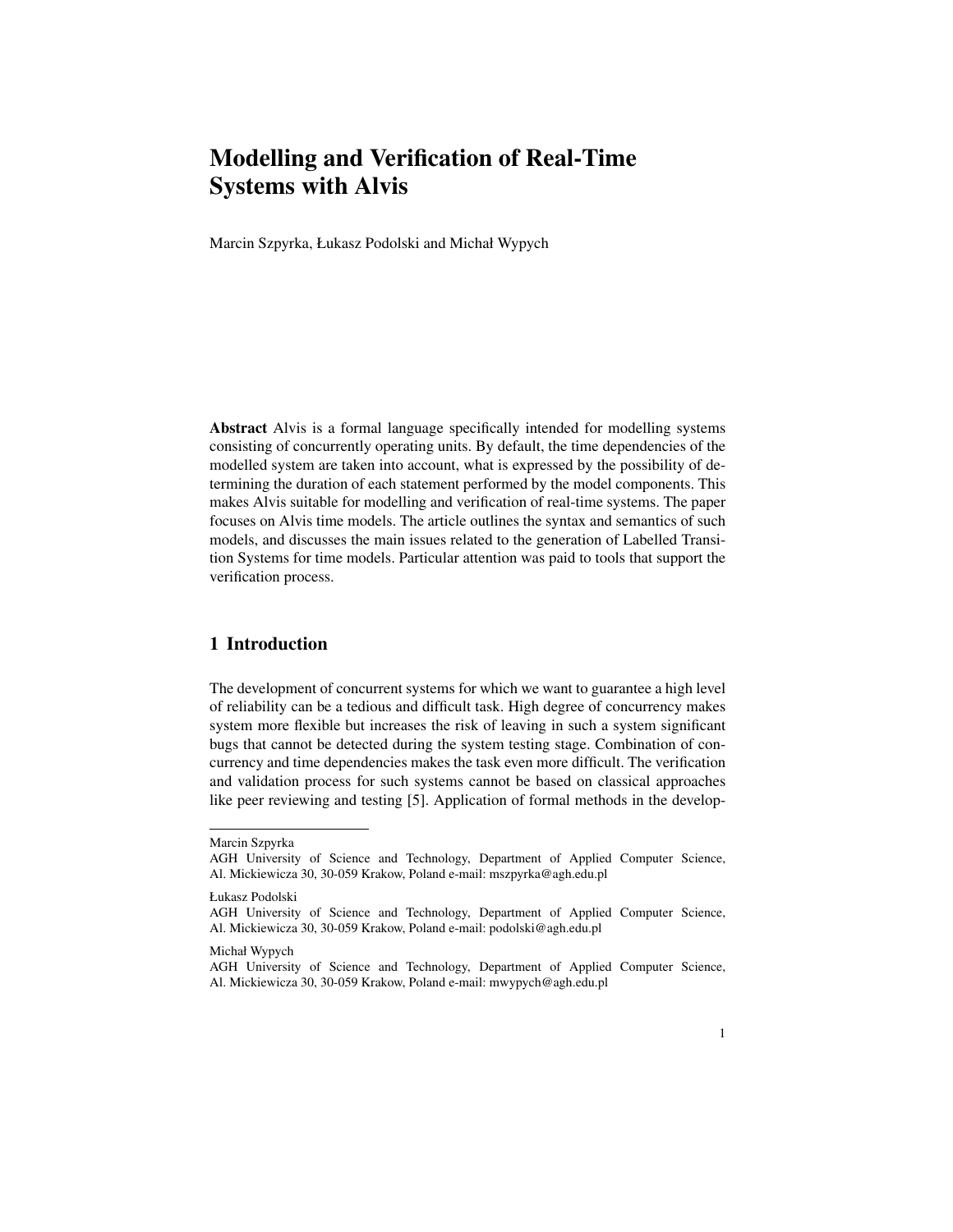ment process may significantly reduce the costs and affects the product quality [2]. However, the use of formal methods in the development process requires additional effort in learning new skills and spending more time on analysis and design stages of a software development cycle.

The most popular formal languages that can be used for modelling real-time systems include selected classes of Petri nets [9], [13], [14], time automata [3], and time process algebras [1]. Due to their specific mathematical syntax, these languages are usually treated as the ones suitable only for scientists. In contrast to these languages Alvis [16], [15] is being developed for making the modelling and verification process simpler and more accessible to software developers. The heavy mathematical foundations are hidden from users without compromising the capabilities and expressive power of the formalism. Alvis is equipped with a graphical language [15] for modelling communication channels between the considered system units (called *agents* in Alvis) and a high level programming language for defining agents's behaviour [18]. The language is supported by a set of tools called *Alvis Toolkit*. The software can be used for designing Alvis models, for generating executable Haskell files, for generating Labelled Transition Systems [2] (LTS graphs), and for exporting the LTS graphs to DOT, Aldebaran or CSV formats. This makes possible to verify Alvis models with the most popular model checkers including nuXmv [6] and CADP [7].

The paper is organised as follows. Section 2 provides a short introduction to the Alvis language. Section 3 deals with semantics of time Alvis models. The concept of LTS graphs for time models is discussed in Sec. 4. Conclusions and future works are presented in the final section.

## 2 Alvis Language in a Nutshell

An Alvis model is a system of *agents* that usually run concurrently, communicate with each other, compete for shared resources, etc. The set of agents can be divided into two subsets *active agents* and *passive agents*. Active agents can be treated as processes. Current version of the Alvis models (time and non-time models) supports only so-called  $\alpha^0$  system layer. It means that each active agent has access to its own processor and can perform its statements in parallel with other agents. There is also  $\alpha$ <sup>1</sup> system layer under development. The later layer is based on the assumption that there is only one processor and all active agents compete for access to the processor.

Passive agents are used to represent shared resources. They provide a set of services for other agents and prevent simultaneous access to the data they store. Passive agents' services do not have their own thread of control but always work in the context of an active agent.

The set of agents of a given model is described with two description layers. The graphical layer is called *communication diagram*. It takes the form of the directed graph with nodes representing agents and edges representing communication channels between ports of agents. Alvis communication diagrams allow users to group a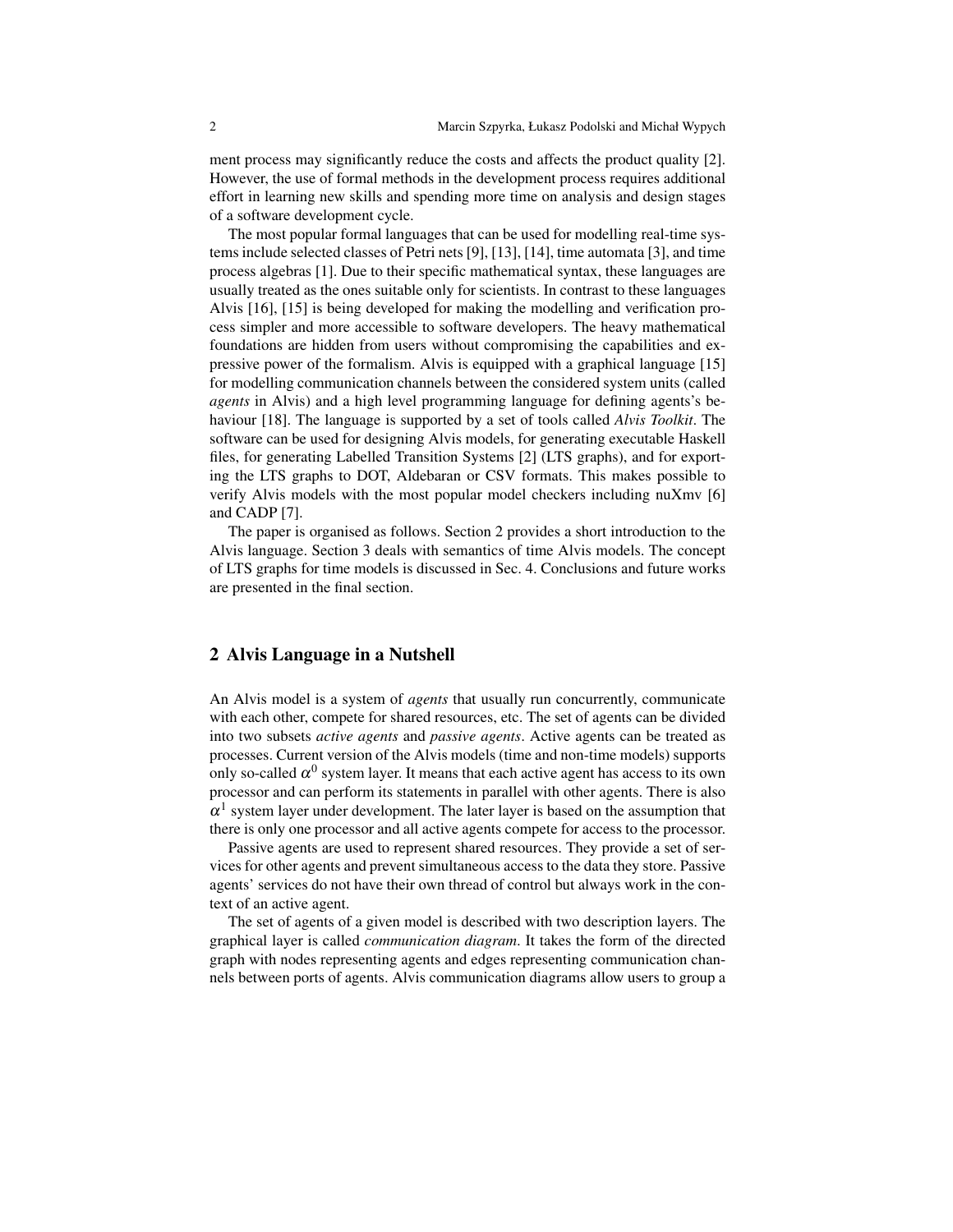set of agents into a subsystem that is represented as a hierarchical agent at the higher level. Hierarchical communication diagrams are used to simplify modelling of more complex systems, but they do not influence the model semantics. Thus we will consider only flat models in the remainder part of the article. For more information on hierarchical communication diagrams see [15]. The second level contains the Alvis code that defines the behaviour of active and passive agents. The small set of Alvis statements is supported by the Haskell functional programming language [12]. Haskell is used to define parameters, data types and data manipulation functions.



Fig. 1 Example of Alvis model

An example of Alvis model is shown in Fig. 1. The model is composed of three active agents and one passive agent. Agents *A* and *B* compete for data provided by agent *C* and for access to the agent *D* procedure. The behaviour of these agents was defined for illustrating typical Alvis statements suitable for modelling real-time systems.

- Agent  $A$  The agent collects an integer via port p. It uses the blocking communication [11] i.e. after initialisation of a communication it waits until agent *C* provides the value or procedure *D*.*get* is accessible. After collecting an integer the agent is postponed for 1 time-unit. This behaviour is repeated inside the infinite loop.
- Agent *B* The agent uses the *loop every* statement. It means that the contents of the loop is repeated every 8 time-units. The agent uses the non-blocking communication with argument 0. It means that the statement finalises a communication with agent*C* or calls *D*.*get* procedure that must be accessible. If it is not possible, the communication is abandoned. The *null* statement is necessary at the end of a *loop every* statement.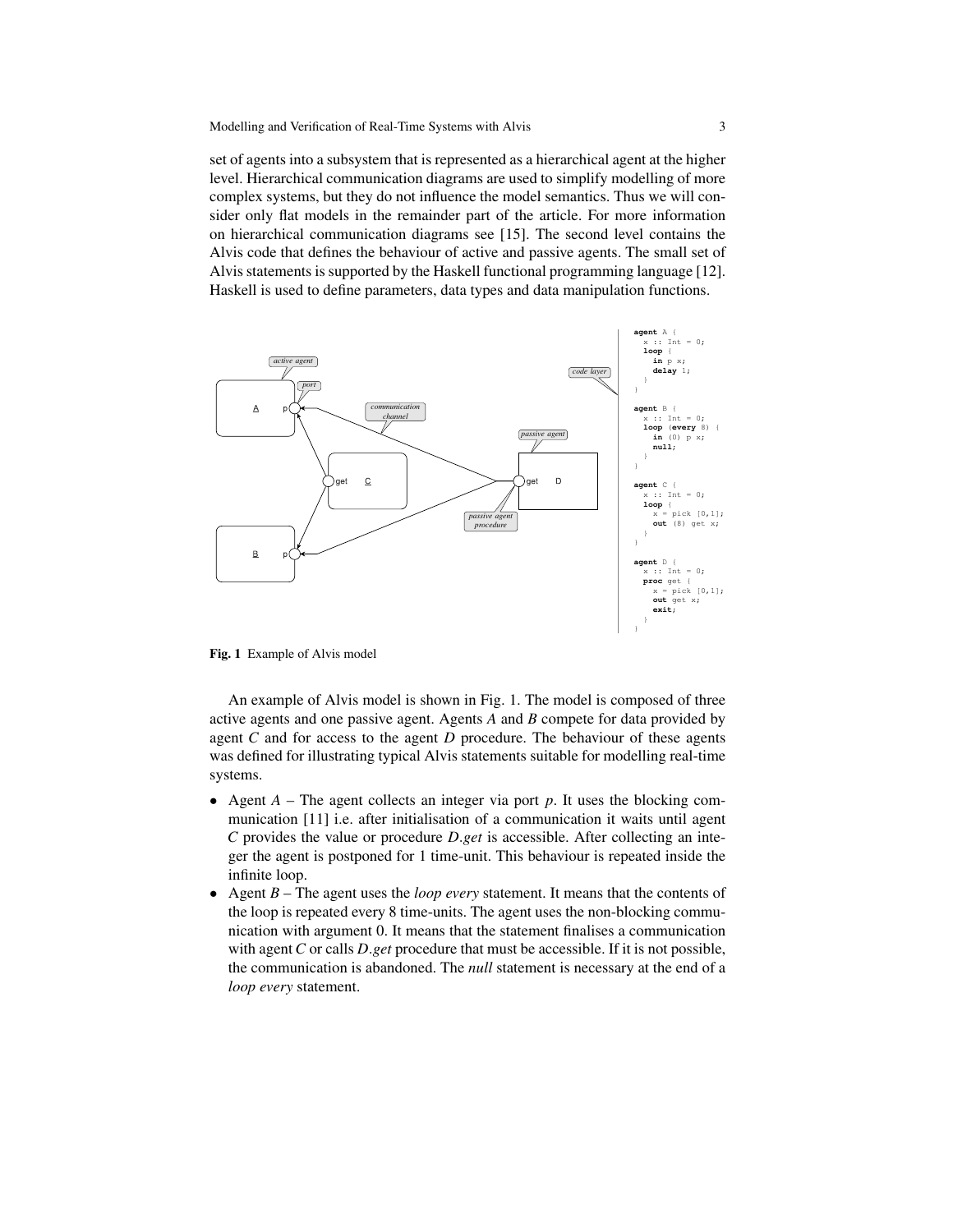- Agent  $C$  The agent randomly selects a value from the given list, assigns it to parameter *x*, and sends it via port *get*. If the agent initialises a communication it waits at most 8 time-units for finalisation. Otherwise, the communication is abandoned. This behaviour is repeated inside the infinite loop.
- Agent  $D$  The passive agent is equipped with one procedure that provides a randomly selected value from the given list.

Both the communication diagram and the code layer can be developed using *Alvis Editor* software. The semantics of models is presented in the next section. For more details about the Alvis syntax see the project website.<sup>1</sup>

## 3 Model Semantics

A *state of an agent X* is a tuple  $S(X) = (am(X), pc(X), ci(X), pv(X))$ , where  $am(X)$ ,  $pc(X)$ ,  $ci(X)$  and  $pv(X)$  denote *agent mode*, *program counter*, *context information list* and *parameters values* of the agent *X* respectively. A *state of an Alvis model* is a sequence of such four-tuples as shown in Fig. 2 [15].



Fig. 2 Representation of an Alvis model state

An active agent can be in one of the following modes:

- *Finished* (F) It means that the agent has finished its work.<br>• *Init* (I) This is the default mode for agents that are inactive
- *Init* (I) This is the default mode for agents that are inactive in the initial state.
- *Running* (X) It means that the agent is performing one of its statements.<br>• *Waiting* (W) It means that the agent is waiting for an event e.g. relea
- *Waiting*  $(W)$  It means that the agent is waiting for an event e.g. releasing a currently inaccessible procedure

A passive agent is in the *waiting* mode if it is inactive and waits for another agent to call one of its accessible procedures or in the *taken* (T) mode if it is executing one of its procedures.

<sup>1</sup> http://alvis.kis.agh.edu.pl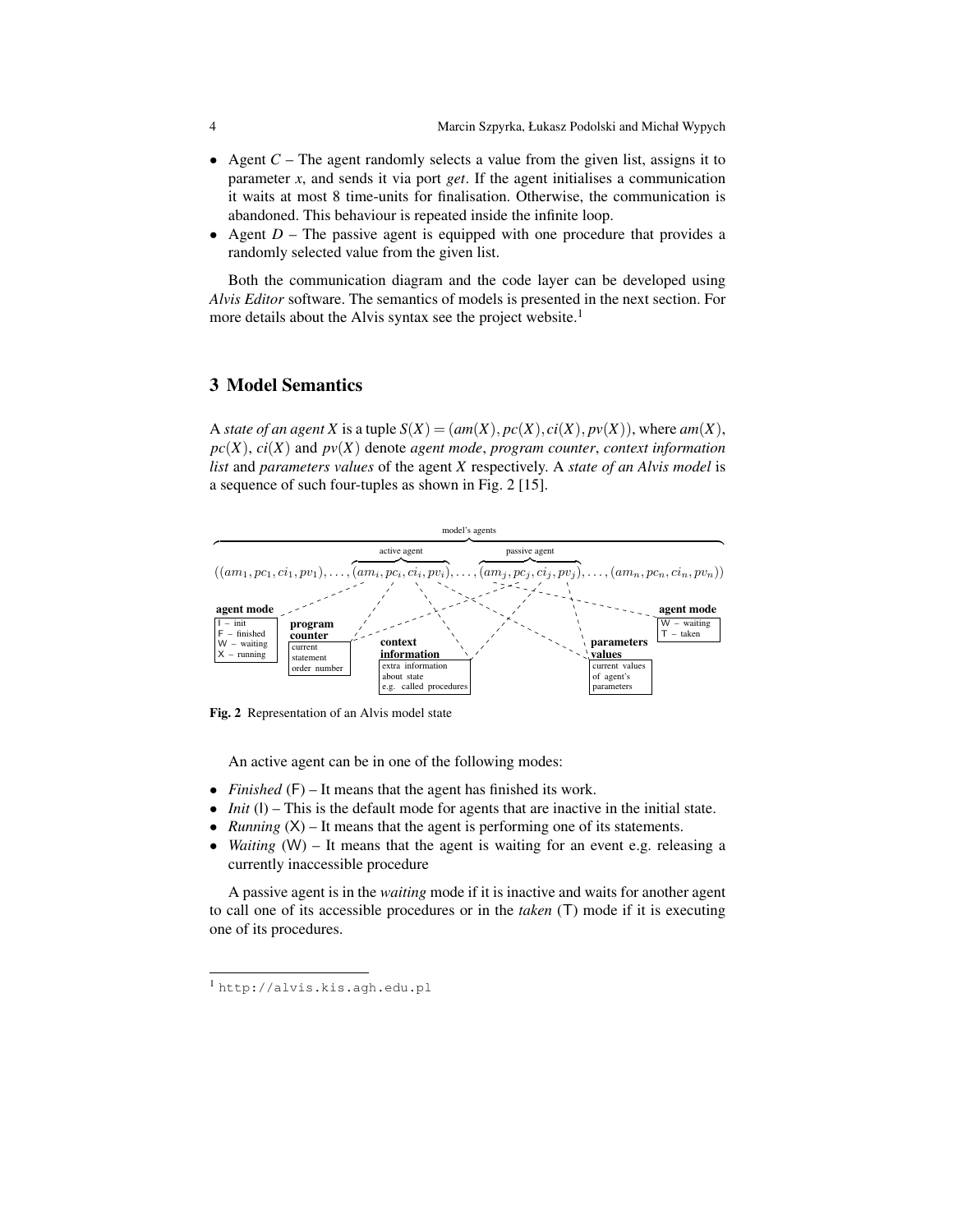The program counter points out the current statement of the corresponding agent. The context information list contains additional information about the current state of the corresponding agent e.g. if the agent is in the *waiting* mode, *ci* contains information about events the agent is waiting for. In case of passive agents in the *waiting* mode, the context information contains list of accessible procedures. The *parameters values tuple* contains the current values of the agent parameters. The initial state for the model from Fig. 1 is as follows:

 $((X,1,[],0),(X,1,[],0),(X,1,[],0),(W,0,[out(get)],0)$ 

| <b>Transition</b> | <b>Arguments</b> | <b>Description</b>                                              |
|-------------------|------------------|-----------------------------------------------------------------|
| <b>TDelay</b>     | Agent Int        | delay statement execution                                       |
| <b>TExec</b>      | Agent Int        | <i>exec</i> statement execution                                 |
| TExit             | Agent Int        | <i>exit</i> statement execution                                 |
| TIn               | Port Int         | initialisation of communication, in statement                   |
| TInAP             | Port Port Int    | calling procedure by active agent, <i>out</i> statement         |
| <b>TInPP</b>      | Port Port Int    | calling procedure by passive agent, <i>out</i> statement        |
| <b>TInF</b>       | Port Port Int    | finalisation of communication with active agent, in statement   |
| <b>TJump</b>      | Agent Int        | <i>jump</i> statement execution                                 |
| <b>TLoop</b>      | Agent Int        | entering <i>loop</i> statement                                  |
| <b>TLoopEvery</b> | Agent Int        | entering <i>loop every</i> statement                            |
| <b>TNull</b>      | Agent Int        | <i>null</i> statement execution                                 |
| TOut              | Port Int         | initialisation of communication, <i>out</i> statement           |
| <b>TOutAP</b>     | Port Port Int    | calling procedure by active agent, <i>out</i> statement         |
| <b>TOutPP</b>     | Port Port Int    | calling procedure by passive agent, <i>out</i> statement        |
| TOutF             | Port Port Int    | finalisation of communication with active agent, out statement  |
| <b>TSelect</b>    | Agent Int        | entering select statement                                       |
| <b>TStart</b>     | Agent Int        | start statement execution                                       |
| STInAP            | Port Port Int    | system version of $TInAP$ – for wake up purposes                |
| <b>STInPP</b>     | Port Port Int    | system version of $TInPP$ – for wake up purposes                |
| <b>STOutAP</b>    | Port Port Int    | system version of $TOutAP$ – for wake up purposes               |
| <b>STOutPP</b>    | Port Port Int    | system version of $TOutPP$ – for wake up purposes               |
| <i>STDelayEnd</i> | Agent Int        | termination of agent's suspension                               |
| <b>STLoopEnd</b>  | Agent Int        | termination of current loop every run                           |
| <b>STInEnd</b>    | Port Int         | abandonment of communication, non-blocking in statement         |
| <b>STOutEnd</b>   | Port Int         | abandonment of communication, non-blocking <i>out</i> statement |
| <b>STTime</b>     | Int              | passage of time.                                                |

**Table 1** Alvis transitions ( $\alpha^0$  system layer)

Execution of Alvis statements is described using the *transition* idea. For example execution of the *loop* statement i.e. entering a loop if its guard is true (or there is no guard) is represented by the *TLoop* transition. The activity of a transition is always considered for a given agent and statement. The set of Alvis transitions for models with  $\alpha^0$  system layer is given in Tab. 1.

The transitions *TInAP, TInPP TInF* and *TIn* represent the *in* statement. The use of four transitions for single statement is associated with the variety of situations in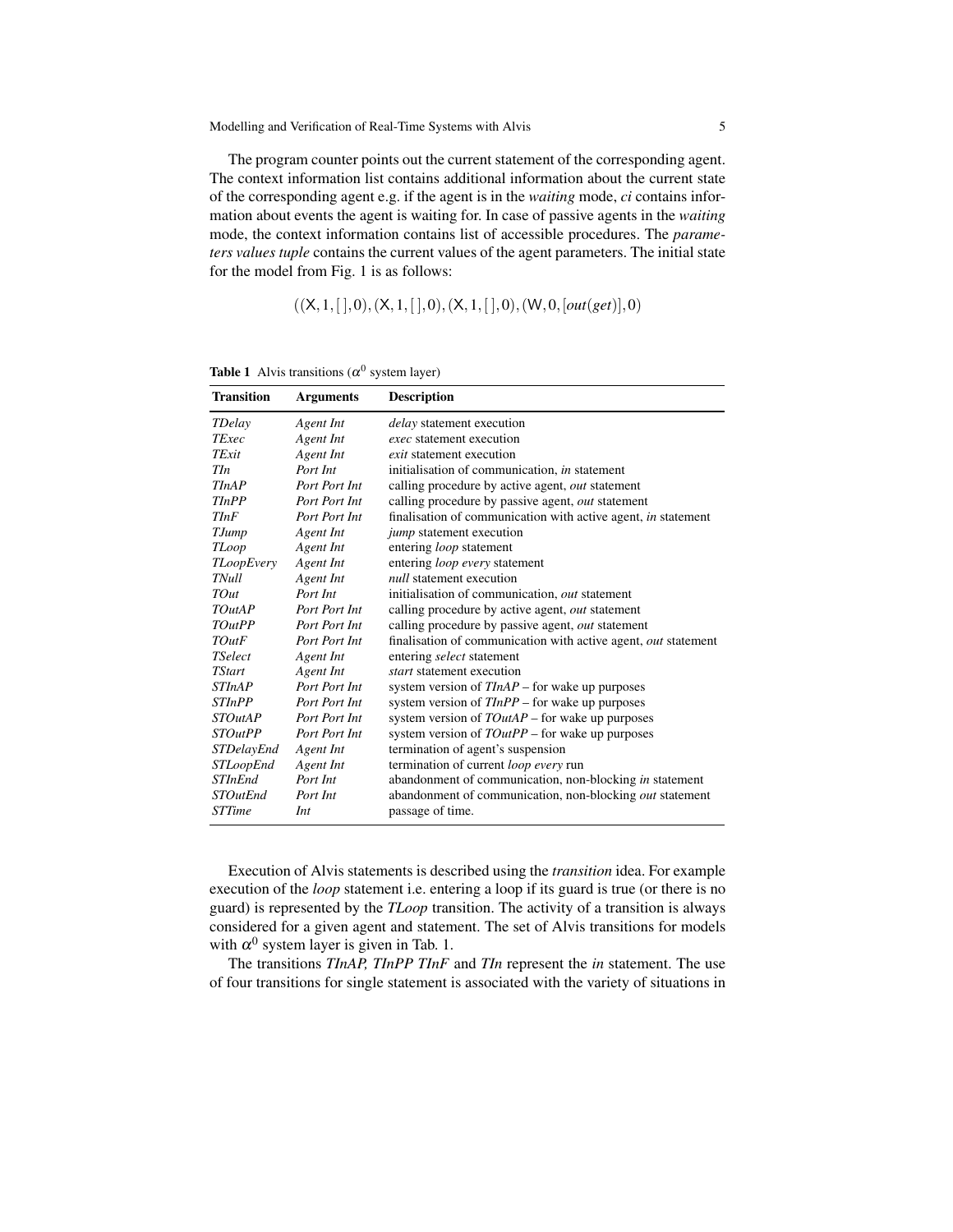which the statement can be used. Let us focus on the model from Fig. 1. When agent *A* executes the statement in p x; it means that *A* wants to collect a value via port *p* and assign it to parameter *x*. The agents does not know whether the value will be provided by the active agent *C* or the passive agent *D*. On the other hand, from the *Alvis Compiler* point of view these situations must be distinguished and they are represented by different transitions. Similarly, four transitions are used to represent the *out* statement. For more information about different Alvis communication modes see [11].

Despite the set of transitions that directly represent execution of some statements, names of these transitions start with capital T, there are transitions that represent some activities of the model *runtime environment* (so-called *system transitions*) – names of these transitions start with capital S. These transitions represent waking up of an agent that, from some reasons, is in the *waiting* mode. There is one exception, the *STTime* transition, that represents the passage of time. It is used when there are no transitions available in the current moment (e.g. all active agents are in the *waiting* mode) but at least one of them will be enabled in some future moment. It is used to shift the value of the global clock.

Table 1 contains the list of all Alvis transitions for time  $\alpha^0$  models. The set of transitions used in a given model depends on the statements used in the code layer. For example the following transitions can be enabled for agent *A* from the considered example: *TLoop A* 1, *TInF A*.*p C*.*get* 2, *TInAP A*.*p D*.*get* 2, *TIn A*.*p* 2, *STInAP A*.*p D*.*get* 2, *TDelay A* 3, *STDelayEnd A* 3. It should be stressed that we have four different transitions for the second statement.

#### *3.1 Enable Rules*

For each of the transitions from Tab. 1 we can define *enable* and *firing* rules. Enable rules define conditions when the given transition is enabled. The firing rules define how the given transition influences on the change of the current model state. For active agents and transitions: *TDelay*, *TExec*, *TExit*, *TJump*, *TLoop*, *TLoopEvery*, *TNull*, *TSelect*, and *TStart* the given transition is *enable* iff the agent is in the *running* mode and the corresponding statement is the current statement, what is indicated by the agent program counter. In case of communication transitions additional conditions must be fulfilled:

- *TInAP* There exists an accessible procedure connected with the considered port of the active agent and none procedure is executed for the agent currently.
- *TInF* There exists an active agent that already initialised a communication (*out* statement) via a port connected with the considered port of the active agent, that executes the transition, and none procedure is executed for the agent currently.
- *TIn* Transitions *TInAP*, *TInF* are not enabled and no procedure is executed for the agent currently – If it is not possible to call a procedure or finalise a communication, the transition initialises a communication and moves the agent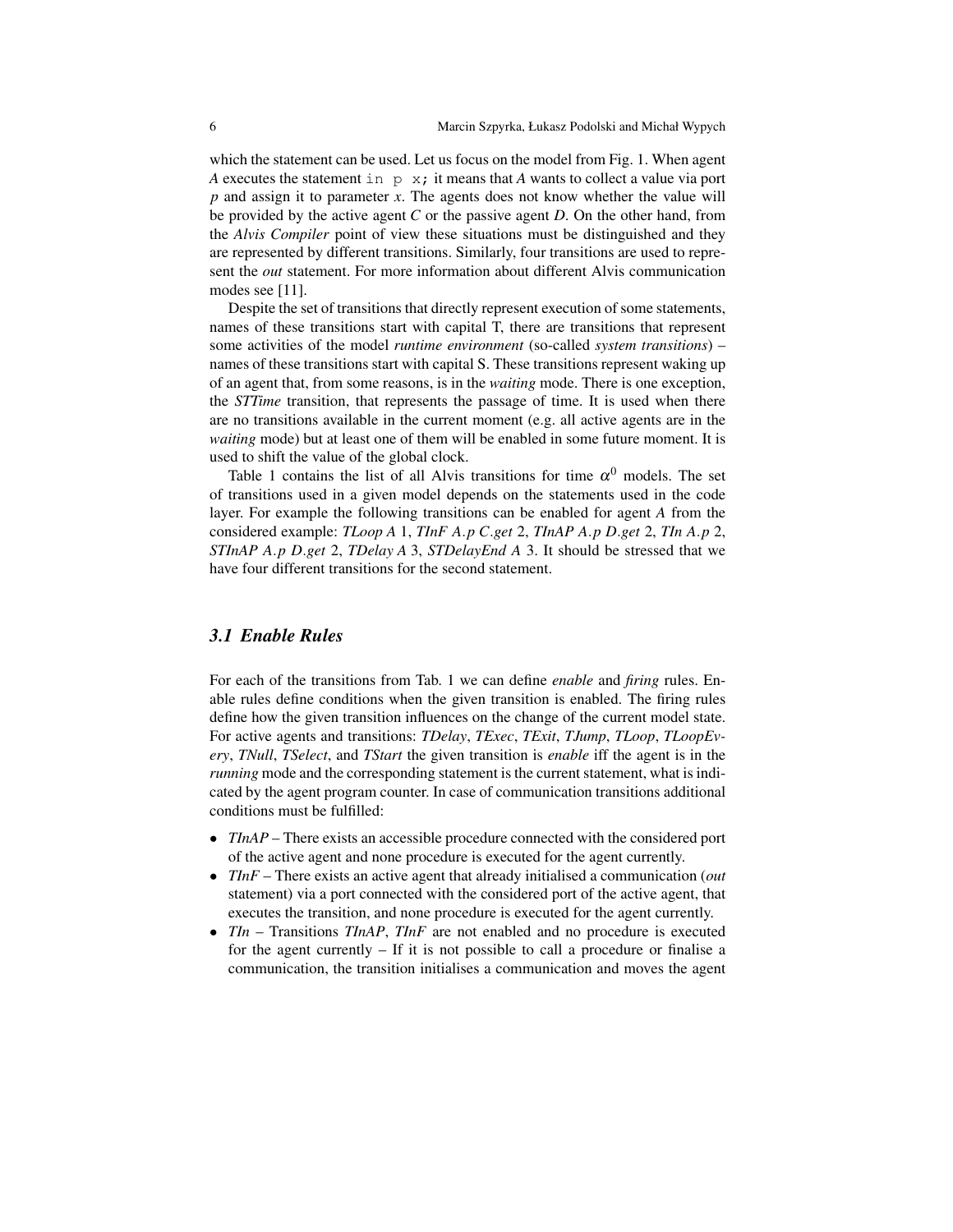to the *waiting* mode. If it waits for a currently inaccessible procedure then the *STInAP* transition wakes up the agent when the procedure is accessible.

Enable conditions for *TOut*, *TOutAP*, *TOutF*, and *STOutAP* transitions are defined analogously. In case of passive agents the conditions are similar but the given passive agent must be in the *taken* mode and the active agent in which context it works must be in the *running* mode. For passive agents, transitions *TInPP*, *TOutPP*, *STInPP*, and *STOutPP* are used instead of corresponding *. . . AP* transitions.

The system transitions *STDelayEnd*, *STInEnd*, *STOutEnd* are enabled if the agent is in the *waiting* mode after executing the corresponding statements (in case of passive agent the agent is in the *taken* mode and the context agent is in the *waiting* mode) and the waiting time has elapsed. Finally, the *STLoopEnd* transition is enabled if the agent has finished executing the contents of the corresponding *loop every* statement and the period of the loop has expired.

### *3.2 Firing Rules*

As it is presented in Sec. 4, in case of time models a few transitions can be executed in parallel. However, to describe the *firing rules* we consider the results of executing of individual transitions in a given state  $s$ . Let  $\text{nextpc}(n)$  denote the next program counter determined on the basis of the code structure for the considered agent and the current program counter *n*. For example, if we consider a *TLoop* transition then  $nextpc(n)$  is equal to the number of the first statement inside the loop if the guard is satisfied (or there is no guard) or the number of the first statement after the loop otherwise. It is assumed that  $nextpc(n) = 0$  if there is no next statement.

Assume we consider the result of a transition firing for agent *X*, *n* denotes the number of the statement the considered transition refers to, and *context*( $X$ ) denotes the active agent in which context  $X$  works if  $X$  is a passive agent. Firing of the *TExec*, *TJump*, *TLoop*, *TLoopEvery*, *TNull*, *TSelect* or *TStart* transition sets  $pc(X) =$ *nextpc*( $n$ ). Moreover, the *TExec* transition updates the value of the parameter used as the left-hand side of the assign operator; *TLoopEvery* transition adds *timer*(*n*,*d*) entry to  $ci(X)$ , where  $d$  represents the number of time-units to the end of the current loop run; and the *TStart* transition set its argument (agent) to the *running* mode and its program counter to 1 if the agent is in the *init* mode. If *X* is an active agent and  $nextpc(n) = 0$  then any of these transitions (except *TJump* and *TLoopEvery*) sets  $am(X) = F$  and  $ci(X) = [$ . The *null* statement is also used to point out the end of the contents of a *loop every* statement. In such a case, the corresponding *TNull* transition sets  $am(X) = W$  (or  $am(context(X)) = W$  if X is a passive agent), and  $pc(X)$  to the number of the corresponding *loop every* statement.

Firing of the *TDelay* transition sets  $am(X) = W$  (or  $am(context(X)) = W$  if X is a passive agent) and adds  $timer(n, d)$  entry to  $ci(X)$ , where *d* represents the number of time-units of the suspension.

If *X* is an active agent then firing of the *TExit* transition sets  $pc(X) = 0$ ,  $am(X) =$ F, and  $ci(X) = [$ . If X is a passive agent then firing of the *TExit* transition ends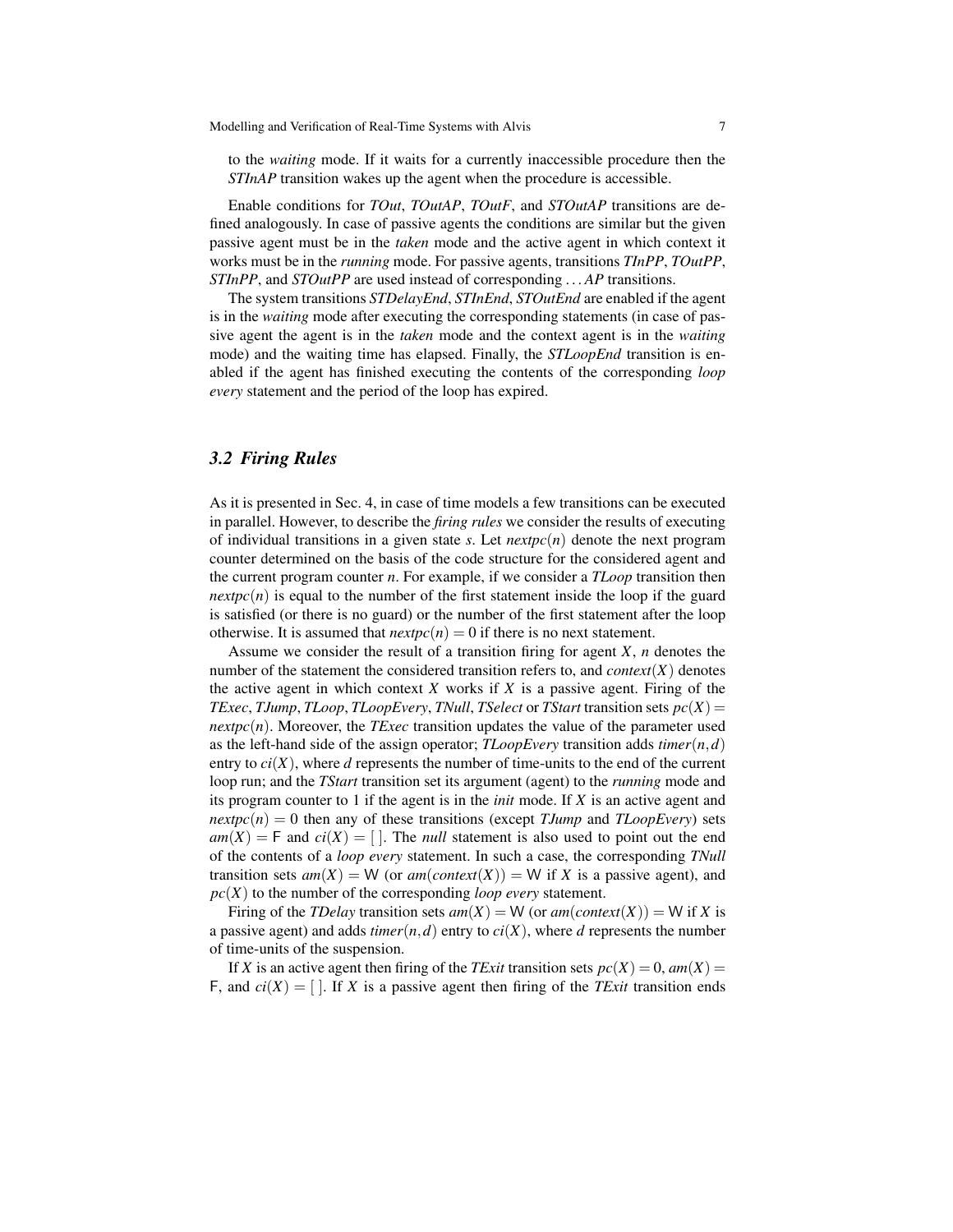the current procedure (let us denote it by  $X$ .*p*) i.e. sets  $am(X) = W$ ,  $pc(X) = 0$ , and  $ci(X)$  to the set of  $X$  procedures accessible in the new state. Moreover, if the procedure has been called by an agent *Y* then the  $proc(X, p)$  entry is removed from  $ci(Y)$  and  $pc(Y)$  is set to its next value (if it is 0 and *Y* is an active agent then also  $am(Y) = F$ , and  $ci(Y) = [$   $]$ ).

Firing of the transition *TInAP X*.*p Y*.*q n* (or *TInPP*, *TOutAP*, *TOutPP* with the same arguments) inserts  $proc(Y.q)$  entry to  $ci(X)$  and sets  $am(Y) = T$ ,  $ci(Y) = [$ , and  $pc(Y)$  to the number of the first statement in *Y.q* procedure. System transitions *STInAP* and *STInPP* additionally changes  $am(X)$  ( $am(context(X))$ ) if *X* is a passive agent) from W to X and removes  $in(p)$ ,  $timer(n,d)$  entries from  $ci(X)$  (the  *entry is used only for non-blocking communication). System transitions STOutAP* and *STOutPP* work similarly but it removes *out*(*p*) entry instead of *in*(*p*). The result of the *TIn X*.*p n* transition firing depends on the type of communication:

- 1. *Non-blocking with time*  $d = 0$ *: sets*  $pc(X) = nextpc(n)$  *(if it is 0 and X is an active* agent then also  $am(X) = F$ , and  $ci(X) = [$   $]$ ).
- 2. *Non-blocking with time*  $d > 0$ *: sets*  $am(X) = W$  *(am(context(X)) = X if X is a* passive agent), and inserts  $in(p)$ ,  $timer(n,d)$  entries into  $ci(X)$ .
- 3. *Blocking, X is an active agent:* sets  $am(X) = W$  and inserts  $in(p)$  entry into  $ci(X)$ .
- 4. *Blocking, X is a passive agent, X .p is non-procedure port: sets am(context(X))* = W and inserts  $in(p)$  entry into  $ci(X)$ .
- 5. *Blocking, X is passive agent, X .p is procedure port: sets*  $pc(X) = nextpc(n)$ *, and* updates value of the corresponding parameter (if a value has been sent).

The *TOut* transition works similarly but *out*(*p*) entry is inserted instead of *in*(*p*) and in case of a procedure port there is no parameter update.

Firing of the *TInF X*.*p Y*.*q n* transition updates value of the corresponding parameter of agent *X* (if a value has been sent), sets  $pc(X) = newpc(n), am(Y) = X$ ,  $pc(Y) =$ *nextpc*(*m*) (where *m* is the current value of  $pc(Y)$ ), and removes *out*(*q*) and *timer*(*n*,*d*) entries from *ci*(*Y*). If *nextpc*(*n*) = 0 or *nextpc*(*m*) = 0 then for the corresponding agent the mode is set to F and the context list to [ ]. The *TOutF* transition works similarly but  $in(q)$  entry is removed instead of  $out(q)$  and a parameter of *Y* agent is potentially updated.

Firing of the *STLoopEnd* transition sets  $am(X) = X$  ( $am(context(X)) = X$  if X is a passive agent), and removes *timeout*(*n*) entry from *ci*(*X*). Firing of a *STDelayEnd* transition additionally sets  $pc(X) = nextpc(n)$  (if it is 0 and X is an active agent then also  $am(X) = F$ , and  $ci(X) = [$   $]$ ).

Firing of the *STInEnd* transition sets  $am(X) = X$  ( $am(constext(X)) = X$  if *X* is a passive agent), removes  $in(p)$  and  $timeout(n)$  entries from  $ci(X)$ , and sets  $pc(X)$ *nextpc*(*n*) (if it is 0 and *X* is an active agent then also  $am(X) = F$ , and  $ci(X) = [$ ). A *STOutEnd* works similarly but it removes *out*(*p*) entry instead of *in*(*p*).

The presented *enable* and *firing* rules show how the firing of a transition affects the changes of states. More precise definitions of the rules but in the context of the Intermediate Haskell Representation (IHR) of Alvis models are presented in the language manual [18]. The next section describes how a new state is determined if we take into account a set of transitions executed in parallel and the passage of time.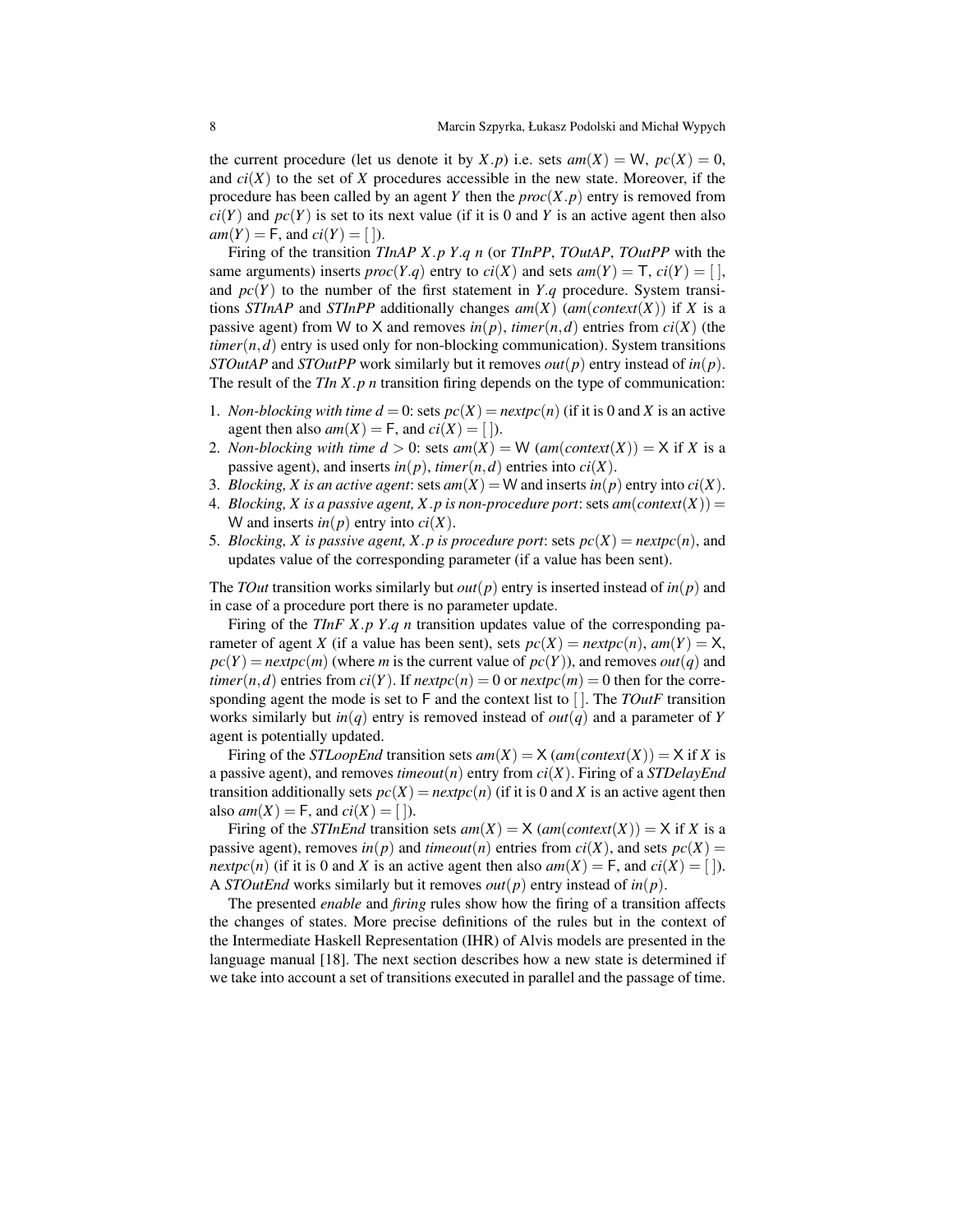#### 4 LTS Graphs for Time Models

To verify an Alvis model's properties using model checking techniques [2] it is necessary to generate the model state-space first. We use Labelled Transition Systems (LTS graphs) to represent such state-spaces. Nodes of an LTS graph represent reachable model states. Labels of arcs provide two pieces of information: a set of transitions that are executed in parallel and lead from the corresponding arc source state to the arc destination state and the time that elapsed between these two consecutive states. The initial part of the LTS graph for the model from Fig. 1 is shown in Fig. 3. This section focuses on the most important parts of the LTS generation algorithm implemented in Alvis Toolkit.



Fig. 3 Initial part of the LTS graph for the model from Fig. 1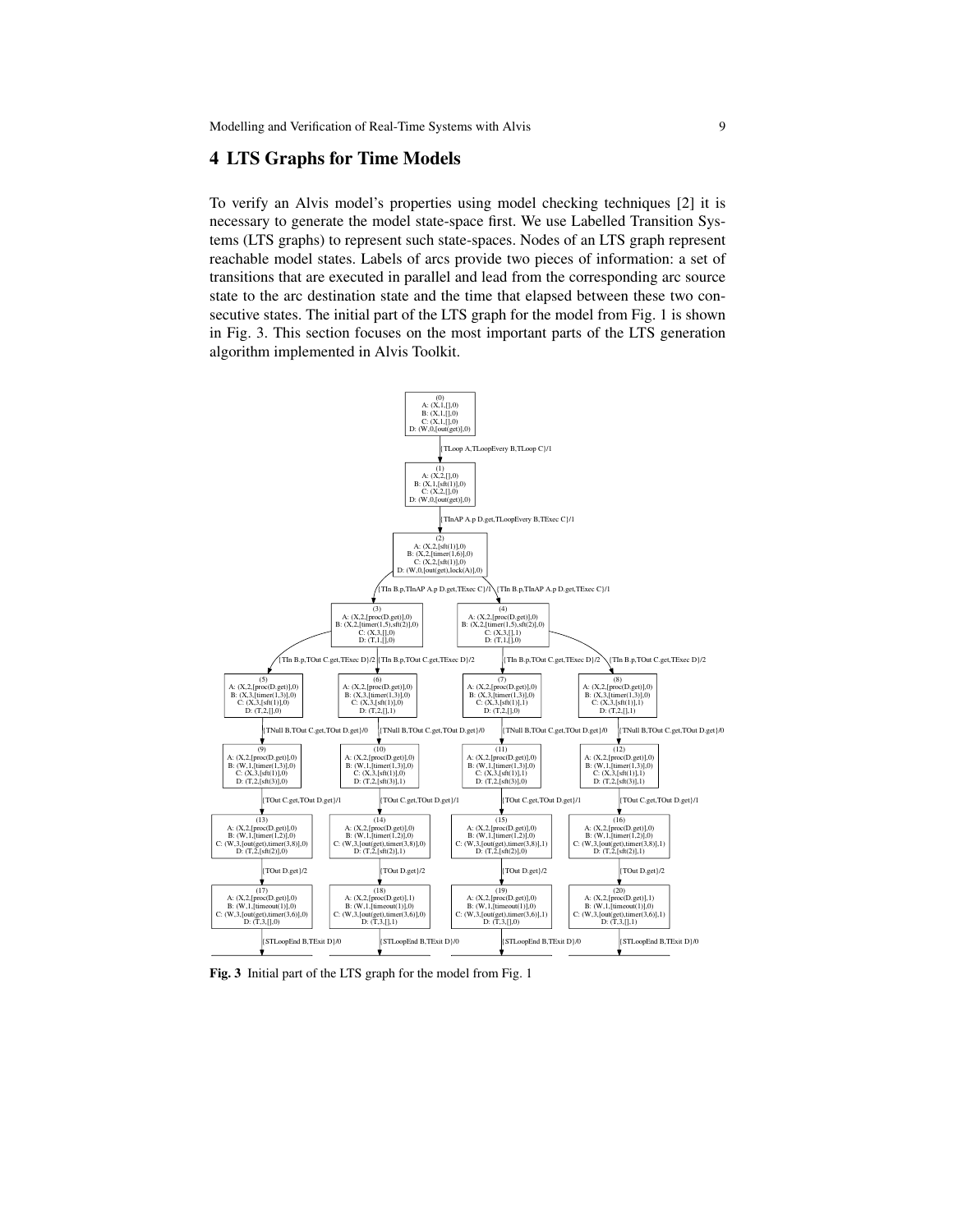The generation of an LTS graph for time models starts with the initial state that has the serial number 0 and is the initial node of the LTS graph. The initial state is the first *current* node. For any current node the set of outgoing arcs and finally direct successors are generated. Let *s* denote the model state represented by the current node. We start with generation of the set of transitions enabled in state *s* according to the enable rules presented in Sec. 3. For example the set of transitions enabled in the initial state of the considered model contains three elements: *TLoop A* 1, *TLoopEvery B* 1, *TLoop C* 1. If such a set does not contain any communication transition then all the transitions can be executed in parallel as shown in Fig. 3

By default duration of each statement (transition) is equal to 1 time-unit. One can define the individual value of duration for each model statement. This is done using the *duration* function implemented in Haskell. In case of the considered model the function is defined as follows:

```
duration :: Agent -> Int -> Int
duration A 1 = 1
duration A 2 = 2
duration A 3 = 1
duration B_1 = 2duration B 2 = 3
duration B 3 = 0
duration C_1 = 1duration C 2 = 2
duration C 3 = 3
duration D_1 = 2duration D 2 = 3
duration D 3 = 1
duration = = = 1
```
This means that the three enabled transitions have different durations (1, 2, and 1 respectively) and we cannot move from the initial state directly to a state where all the transitions are finished. In this case, we can move only 1 time-unit forward. Thus, the new state describes a situation when one of the transitions is still under execution (see state 1, Fig. 3). The  $sft(n)$  (*step finish time*) entry used in  $ci(B)$  points out the number of time-units necessary to finish the current transition.

The set of transitions executed in parallel is called *multi-step*. The LTS graph generation algorithm determines the maximal *time shift* for each multi-step. This value is selected so as not to lose any information about the changes of states of the analysed system. The algorithm takes into account not only the duration of each transition in the multi-step but also the arguments of context entries such as *sft* or *timer*.

The result of a multi-step execution consists not only of the effects of single transitions execution but also the results of the time shift i.e. the arguments of all timers and *sft* entries are reduced by the value of the time shift, even if an agent does not execute a transition in the given multi-step. Moreover, if the time argument of a timer is reduced to 0, then the entry is replaced with *timeout* one (e.g. see state 17 Fig. 3).

If the set of enabled transitions contains communication transitions then *conflicts* may arise e.g. two transitions are enabled but they cannot be executed in parallel. This is the case with the state 437:

 $(X, 2, [ \ ], 0), (X, 2, [timer(1,6)], 0), (X, 3, [sft(1)], 0), (W, 0, [out(get)], 0))$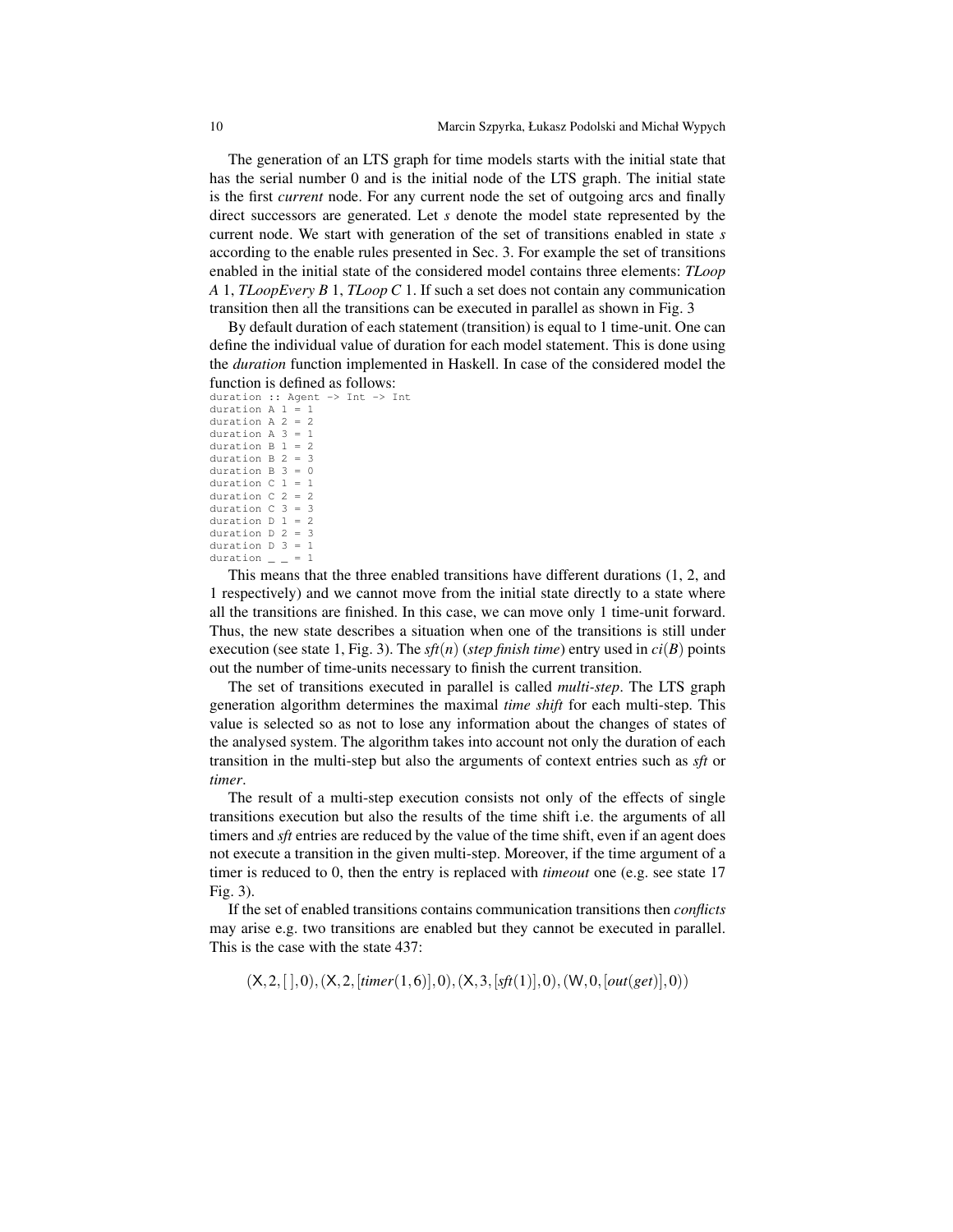The set of enabled transitions contains the following elements: *TInAP A*.*p D*.*get* 2, *TInAP B*.*p D*.*get* 2, and *TOut C*.*get* 3. Thus, we have two agents *A* and *B* that compete for the access to the same passive agent. Of course these three transitions cannot be executed in parallel. The set of enabled transitions must be divided into two multi-steps.



Fig. 4 Part of the LTS graph for the model from Fig. 1

The transitions *TInAP A*.*p D*.*get* 2 and *TInAP B*.*p D*.*get* 2 cannot be placed in the same multi-step, but both agents *A* and *B* can execute a transition in each of this two multi-steps. If we chose the *TInAP A*.*p D*.*get* 2 transition then the port *D*.*get* is already inaccessible for agent *B*, but the agent can execute the *TIn B*.*p* 2 transition. Thus both multi-sets contain three transitions as shown in Fig. 4 (see labels for node 437 outgoing arcs). States 453, 454 and 478 illustrate a situation when agent *D* is still in the *waiting* mode, because the corresponding *TInAP* is not finished yet, but it is not accessible for other agents, because the *TInAP* is already started. This is indicated by the *lock* entry included into the context information list.

Stages like determining the list of enabled transitions, dividing the set into multisteps, determining time shift for each multi-step are performed for each reachable state. The final LTS graph contains a node for each reachable state and an arc for each executed multi-step. The LTS graph is generated automatically. The Alvis language is supported by computer tools called *Alvis Toolkit*. Models can be designed with *Alvis Editor* that provides essential editing features, such as: diagram edition, basic tools for alignment and colouring, automatic creation and removal (flattening) of hierarchical pages [15], textual layer addition with syntax colouring and code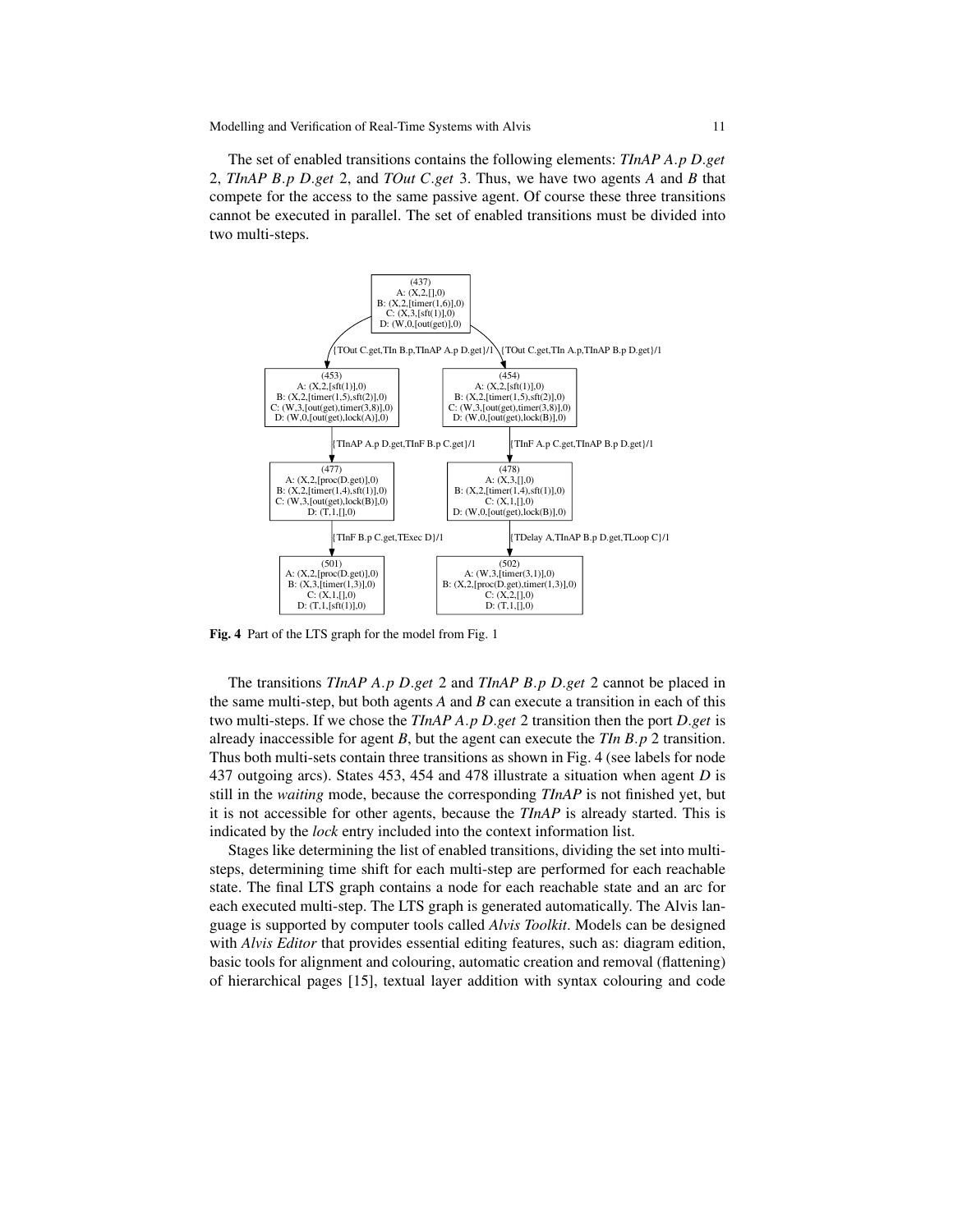folding. An Alvis model stored in an XML file is then processed by *Alvis Compiler* that generates the IHR for the model. The generated Haskell file can be modified by the user. For example user-defined verification algorithms, a priority management algorithm, user-defined *duration* function (assignment of duration to each model statement), user-defined *main* function, etc. can be included into the file before compilation. Finally, depending on the used *Alvis Compiler* options and user's optional code modifications, as a result of the Haskell program execution, the LTS graph in various textual represtation that can be directly passed into standard model checkers like e.g. *CADP*, simulation logs and/or result of user-defined verification procedures are provided.

### 5 Conclusions and Future Work

The most important features of Alvis time models that are essential for modelling real-time systems have been presented in the paper. Both the Alvis language and the Alvis Toolkit were developed for providing comfortable and flexible formal tools for engineers. The language provides statements for modelling of phenomena typical for real-time systems modelling like: concurrent executing of processes, synchronisation of processes, periodic processes, priorities of processes, relative delays, timeouts, etc.

The verification methods for Alvis models are mainly based on the LTS graph, generated for the given model automatically, and model checking techniques [2]. Users can choose the preferred output format that the generated program will deliver, compiler expose *-dot*, *-ald* and *-csv* options for *Graphviz DOT*, *CADP Aldebaran* and popular *CSV* formats respectively. Thus, Alvis models can be verified using popular model checkers like nuXmv [6], [4] and CADP [7] and languages for statistical data analysis like Python [8] and R [10]. Possible processing paths of Alvis models are shown in Fig. 5.

It is worth emphasizing yet another advantage of the IHR use. The Alvis *exec* statement is represented by the assignment operator (=) that takes an agent's parameter as its left-hand side argument and a Haskell expression as the right-hand side argument. The statement evaluates the expression and assigns its result to the parameter. This is represented as a single step in the LTS graph, but the Haskell expression may contain any user-defined function and may represent complex operations on some data. It is an easy way to include, for example, artificial intelligence systems like rule-based systems, decision trees, neural networks, etc. into Alvis models. An example of including a decision support system into an Alvis model of a railway traffic management system is presented in [17].

The presented version of Alvis time models supports only so-called  $\alpha^0$  system layer. There is also  $\alpha^1$  system layer under development. This layer is based on the assumption that there is only one processor and all active agents compete for access to it. This will allow Alvis to be used for modelling of software for single-processor embedded systems.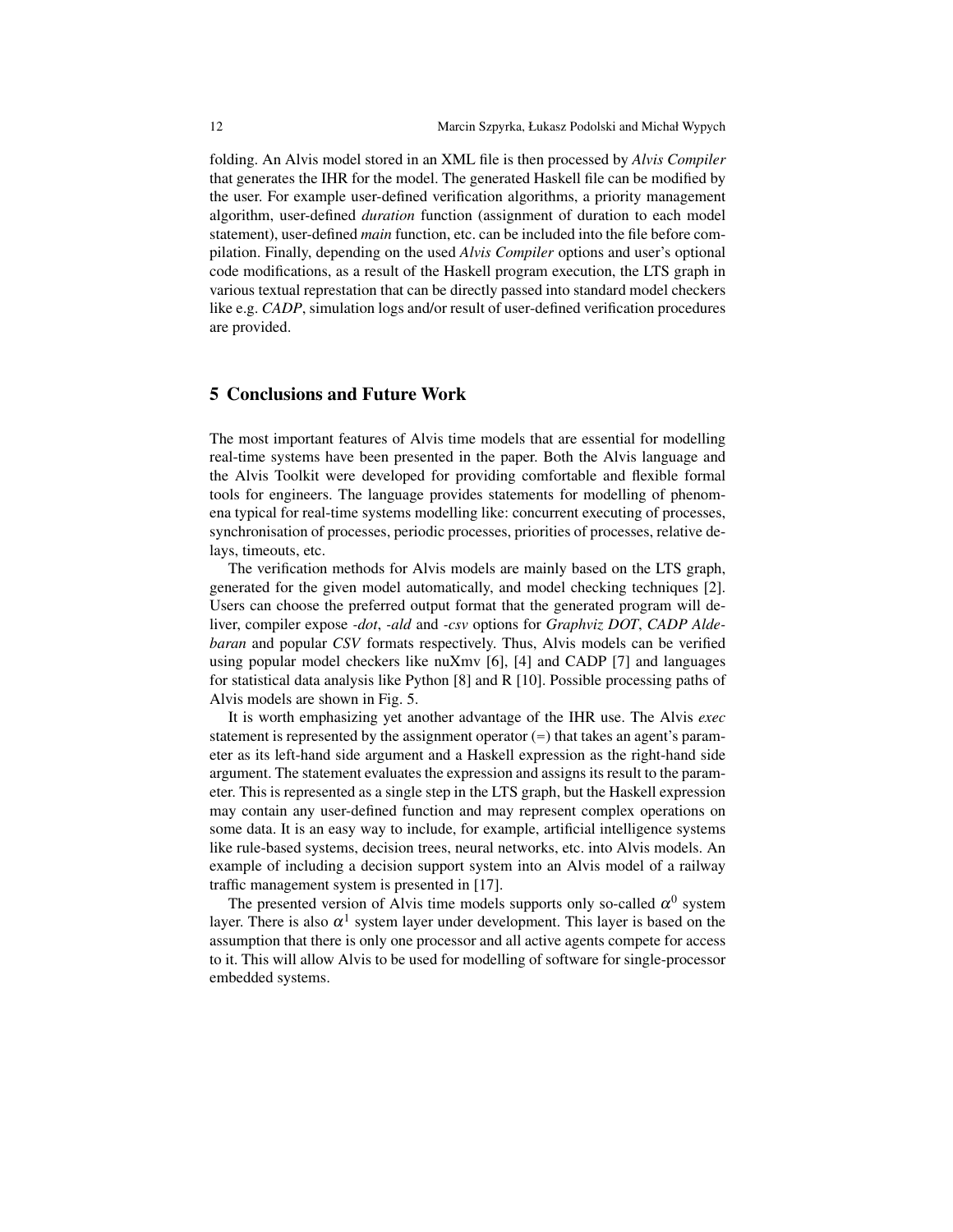

Fig. 5 Possible processing paths of Alvis models

#### References

- 1. Aceto, L., Ingófsdóttir, A., Larsen, K., Srba, J.: Reactive Systems: Modelling, Specification and Verification. Cambridge University Press, Cambridge, UK (2007)
- 2. Baier, C., Katoen, J.P.: Principles of Model Checking. The MIT Press, London, UK (2008)
- 3. Bengtsson, J., Yi, W.: Timed automata: Semantics, algorithms and tools. Lecture Notes on Concurrency and Petri Nets 3098 (2004)
- 4. Biernacki, J.: Alvis models of safety critical systems state-base verification with nuXmv. In: Proceedings of the Federated Conference on Computer Science and Information Systems, pp. 1701–1708 (2016)
- 5. Bozzano, M., Villafiorita, A.: Design and Safety Assessment of Critical Systems. CRC Press (2011)
- 6. Cavada, R., Cimatti, A., Dorigatti, M., Griggio, A., Mariotti, A., Micheli, A., Mover, S., Roveri, M., Tonetta, S.: The nuXmv symbolic model checker. In: Computer Aided Verification, *Lecture Notes in Computer Science*, vol. 8559, pp. 334–342. Springer (2014)
- 7. Garavel, H., Lang, F., Mateescu, R., Serwe, W.: CADP 2006: A toolbox for the construction and analysis of distributed processes. In: Computer Aided Verification (CAV'2007), *LNCS*, vol. 4590, pp. 158–163. Springer, Berlin, Germany (2007)
- 8. Idris, I.: Python Data Analysis. Packt Publishing Ltd. (2014)
- 9. Jensen, K., Kristensen, L.: Coloured Petri nets. Modelling and Validation of Concurrent Systems. Springer, Heidelberg (2009)
- 10. Lee, A., Ihaka, R., Triggs, C.: Advanced Statistical Modelling. Course notes for University of Auckland Paper STATS 330 (2012)